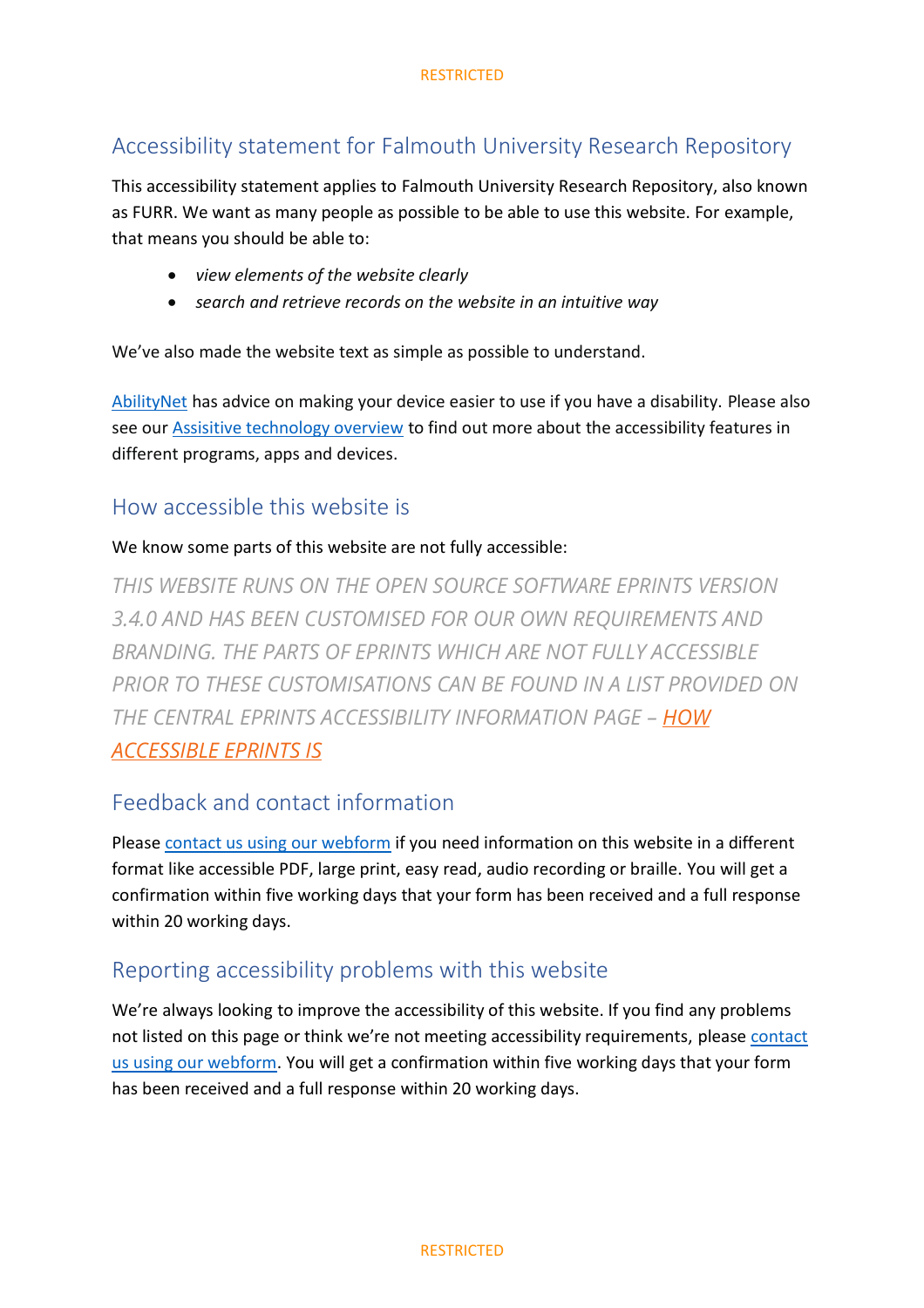## Enforcement procedure

The Equality and Human Rights Commission (EHRC) is responsible for enforcing the Public Sector Bodies (Websites and Mobile Applications) (No. 2) Accessibility Regulations 2018 (the 'accessibility regulations'). If you're not happy with how we respond to your complaint, contact the [Equality Advisory and Support Service \(EASS\).](https://www.equalityadvisoryservice.com/)

# Technical information about this website's accessibility

Falmouth University is committed to making its website accessible, in accordance with the Public Sector Bodies (Websites and Mobile Applications) (No. 2) Accessibility Regulations 2018.

## Compliance status

This website is partially compliant with the Web Content Accessibility Guidelines version 2.1 AA standard, due to the non-compliances listed below.

## Non-accessible content

The content listed below is non-accessible for the following reasons:

## Non-compliance with the accessibility regulations

*THE PARTS OF EPRINTS WHICH ARE NOT FULLY COMPLIANT WITH WCAG 2.1 AA STANDARDS PRIOR TO OUR CUSTOMISATIONS CAN BE FOUND IN A LIST PROVIDED ON THE EPRINTS ACCESSIBILITY INFORMATION PAGE – NON [ACCESSIBLE CONTENT](https://www.eprints.org/uk/index.php/software/accessibility/non-accessible-content/)*

Accessibility problems possibly caused by local customizations include the following :

- Missing language attribute
- Very low contrast of some page elements

## Content that's not within the scope of the accessibility regulations

This section covers issues that we do not need to fix right now. The law calls these exemptions.

#### Research papers, theses, articles and other content

The main purpose of Falmouth University Research Repository is to record searchable metadata about the research output of Falmouth University staff and students and as a place to deposit and host research. The deposits are in the original format provide by the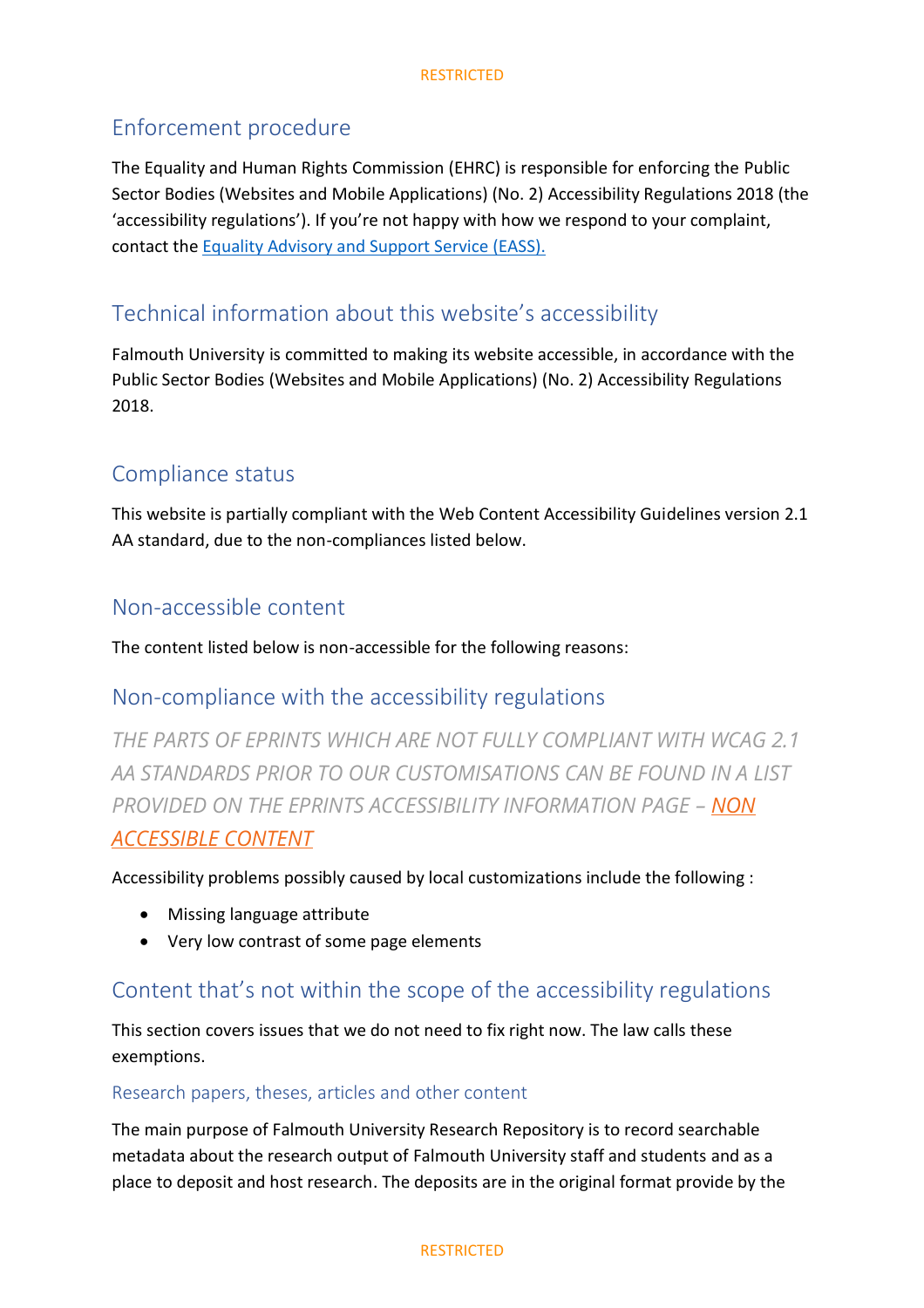#### **RESTRICTED**

academic concerned. This can include materials in PDF format, links to external sites, images, video, representations of works of art and other many other types. These are original works provided by the researchers and academics and accessibility is their responsibility.

#### What we're doing to improve accessibility

Our accessibility roadmap, below, shows how and when we plan to improve accessibility on this website.

We plan to update the version of e-prints to version 3.4.3 as soon as possible in 2022. Version 3.4.3 will address many of the accessibility issues in the "vanilla" release of the software prior to local customizations and branding. See the road map provided by the suppliers of the system Eprints Services here :

[Accessibility roadmap for Accessibility Test -](https://accessibility.eprints-hosting.org/accessibility/roadmap.html) Accessibility Test (eprints-hosting.org)

Accessibility issues that are a result of customization and branding will be addressed by a project to update the sites branding to reflect the current design of Falmouth University's main website.

#### Third-party content

*Our website contains third-party content. We do not have control over and are not responsible for the accessibility of this content, but we make best endeavours to work with the third party to improve its accessibility. This may include:*

• *Links to academic's work hosted on external websites such as Youtube*

## Preparation of this accessibility statement

This statement was prepared on 19/05/2022. It was last reviewed on 19/05/2022.

This website was last tested on 19/05/2022. The test was carried out by the Falmouth Exeter Plus Library, Systems Librarian.

We have selected the pages to test for this statement as follows. There are two types of page within FURR, static pages and dynamic ( record ) pages. We have selected typical pages of both types of page listed in Appendix 1.

We tested these using the WAVE evaluation tool. Results can also be found in Appendix 1.

You can read the full accessibility test report Ally - [Institutional accessibility report](https://prod-eu-central-1.ally.ac/report/187/courses/repository.falmouth.ac.uk?locale=en-US) . Report export in Excel format can be found here :

[https://falmouthac-](https://falmouthac-my.sharepoint.com/:x:/g/personal/steve_pellow_fxplus_ac_uk/EbB83FjurT9HuvWhg2QCDPoBHIMmwSCfqqXLoltdPttuRw?e=OYTmfS)

[my.sharepoint.com/:x:/g/personal/steve\\_pellow\\_fxplus\\_ac\\_uk/EbB83FjurT9HuvWhg2QCDP](https://falmouthac-my.sharepoint.com/:x:/g/personal/steve_pellow_fxplus_ac_uk/EbB83FjurT9HuvWhg2QCDPoBHIMmwSCfqqXLoltdPttuRw?e=OYTmfS) [oBHIMmwSCfqqXLoltdPttuRw?e=OYTmfS](https://falmouthac-my.sharepoint.com/:x:/g/personal/steve_pellow_fxplus_ac_uk/EbB83FjurT9HuvWhg2QCDPoBHIMmwSCfqqXLoltdPttuRw?e=OYTmfS)